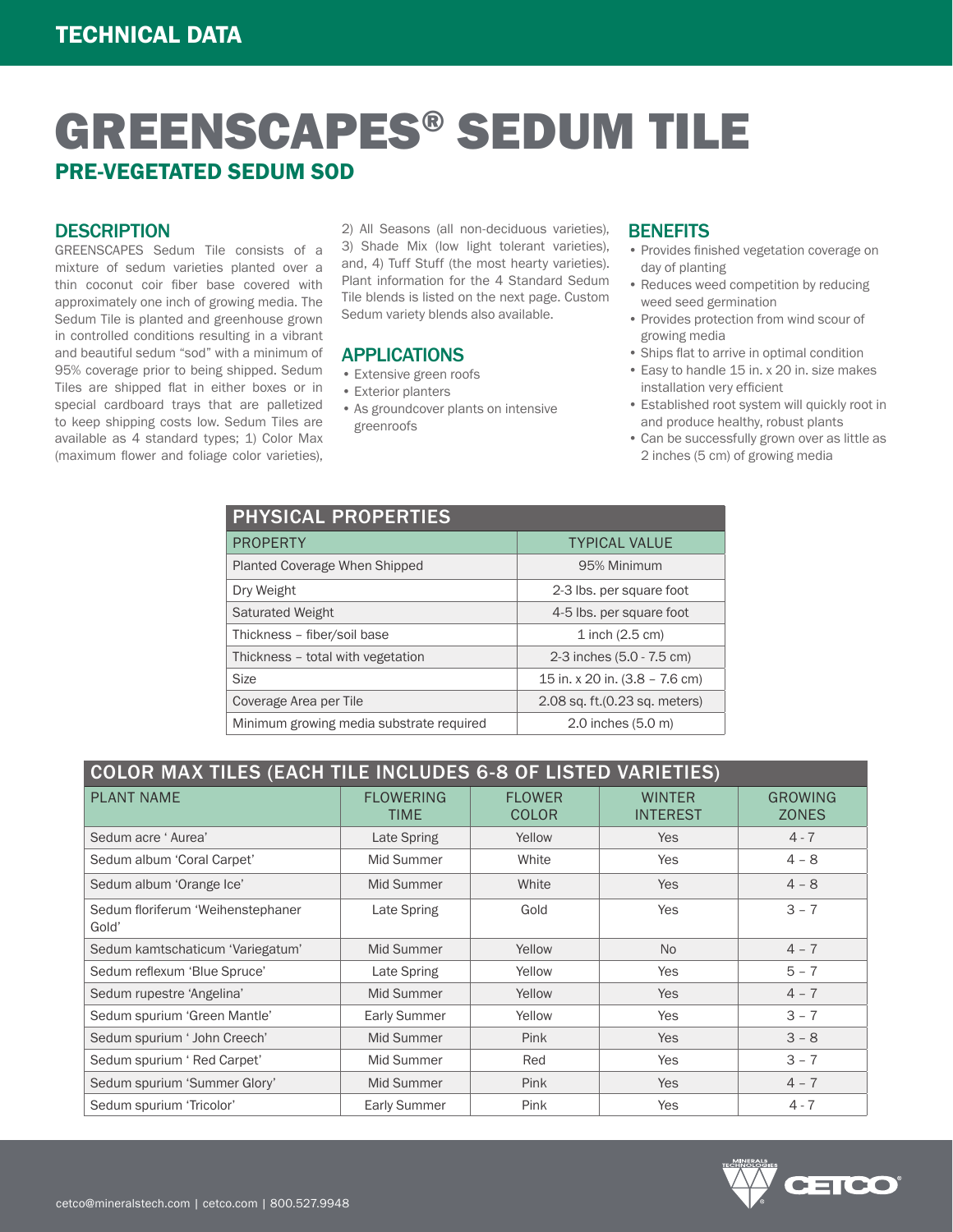## GREENSCAPES® SEDUM TILE PRE-VEGETATED SEDUM SOD

| ALL SEASONS BLEND (EACH TILE INCLUDES 6-8 OF LISTED VARIETIES) |                          |                     |                                  |                         |
|----------------------------------------------------------------|--------------------------|---------------------|----------------------------------|-------------------------|
| <b>PLANT NAME</b>                                              | <b>FLOWERING</b><br>TIME | <b>FLOWER COLOR</b> | <b>WINTER</b><br><b>INTEREST</b> | GROWING<br><b>ZONES</b> |
| Sedum album 'Coral Carpet'                                     | Mid Summer               | White               | Yes                              | $4 - 8$                 |
| Sedum hybridum 'Immergrunchen'                                 | Summer - Fall            | Yellow              | Yes                              | $4 - 7$                 |
| Sedum floriferum 'Weihenstephaner<br>Gold'                     | Late Spring              | Gold                | <b>Yes</b>                       | $3 - 7$                 |
| Sedum middendorffianum diffusum                                | Mid Summer               | Yellow              | Yes                              | $5 - 8$                 |
| Sedum reflexum 'Green Spruce'                                  | <b>Early Summer</b>      | Yellow              | Yes                              | $4 - 7$                 |
| Sedum spurium 'Coccineum'                                      | Mid Summer               | Red                 | Yes                              | $3 - 7$                 |
| Sedum spurium 'Fuldaglut'                                      | <b>Early Summer</b>      | Red                 | Yes                              | $5 - 8$                 |
| Sedum spurium ' John Creech'                                   | Mid Summer               | Pink                | Yes                              | $3 - 8$                 |
| Sedum spurium ' Red Carpet'                                    | Mid Summer               | Red                 | <b>Yes</b>                       | $3 - 7$                 |
| Sedum spurium ' Roseum'                                        | <b>Early Summer</b>      | Rose Pink           | Yes                              | $4 - 7$                 |
| Sedum stefco                                                   | Mid Summer               | White               | Yes                              | $5 - 8$                 |
| Sedum takesimensis 'Golden Carpet'                             | Mid Summer               | Yellow              | Yes                              | $4 - 8$                 |
| Sedum tetractinum 'Coral Reef'                                 | Late Spring              | Yellow              | Yes                              | $6 - 9$                 |

| <b>SHADE MIX (EACH TILE INCLUDES 6-8 OF LISTED VARIETIES)</b> |                          |                     |                                  |                                |
|---------------------------------------------------------------|--------------------------|---------------------|----------------------------------|--------------------------------|
| <b>PLANT NAME</b>                                             | <b>FLOWERING</b><br>TIME | <b>FLOWER COLOR</b> | <b>WINTER</b><br><b>INTEREST</b> | <b>GROWING</b><br><b>ZONES</b> |
| Sedum acre 'Aurea'                                            | Late Spring              | Yellow              | <b>Yes</b>                       | $4 - 7$                        |
| Sedum hybridum 'Immergrunchen'                                | Summer - Fall            | Yellow              | Yes                              | $4 - 7$                        |
| Sedum pachyclados                                             | Mid Summer               | White               | <b>Yes</b>                       | $4 - 7$                        |
| Sedum sexangulare                                             | Mid Summer               | Yellow              | <b>Yes</b>                       | $4 - 7$                        |
| Sedum spurium 'Album Superbum'                                | Mid Summer               | White               | <b>Yes</b>                       | $5 - 8$                        |
| Sedum spurium 'Eco Mt. Emei'                                  | Early Summer             | Yellow              | <b>Yes</b>                       | $4 - 7$                        |
| Sedum spurium 'Fuldaglut'                                     | <b>Early Summer</b>      | Red                 | <b>Yes</b>                       | $5 - 8$                        |
| Sedum spurium ' Green Mantle'                                 | Early Summer             | Yellow              | Yes                              | $3 - 7$                        |
| Sedum spurium ' John Creech'                                  | Mid Summer               | Pink                | <b>Yes</b>                       | $3 - 8$                        |
| Sedum ternatum                                                | <b>Early Summer</b>      | White               | Yes                              | $4 - 7$                        |